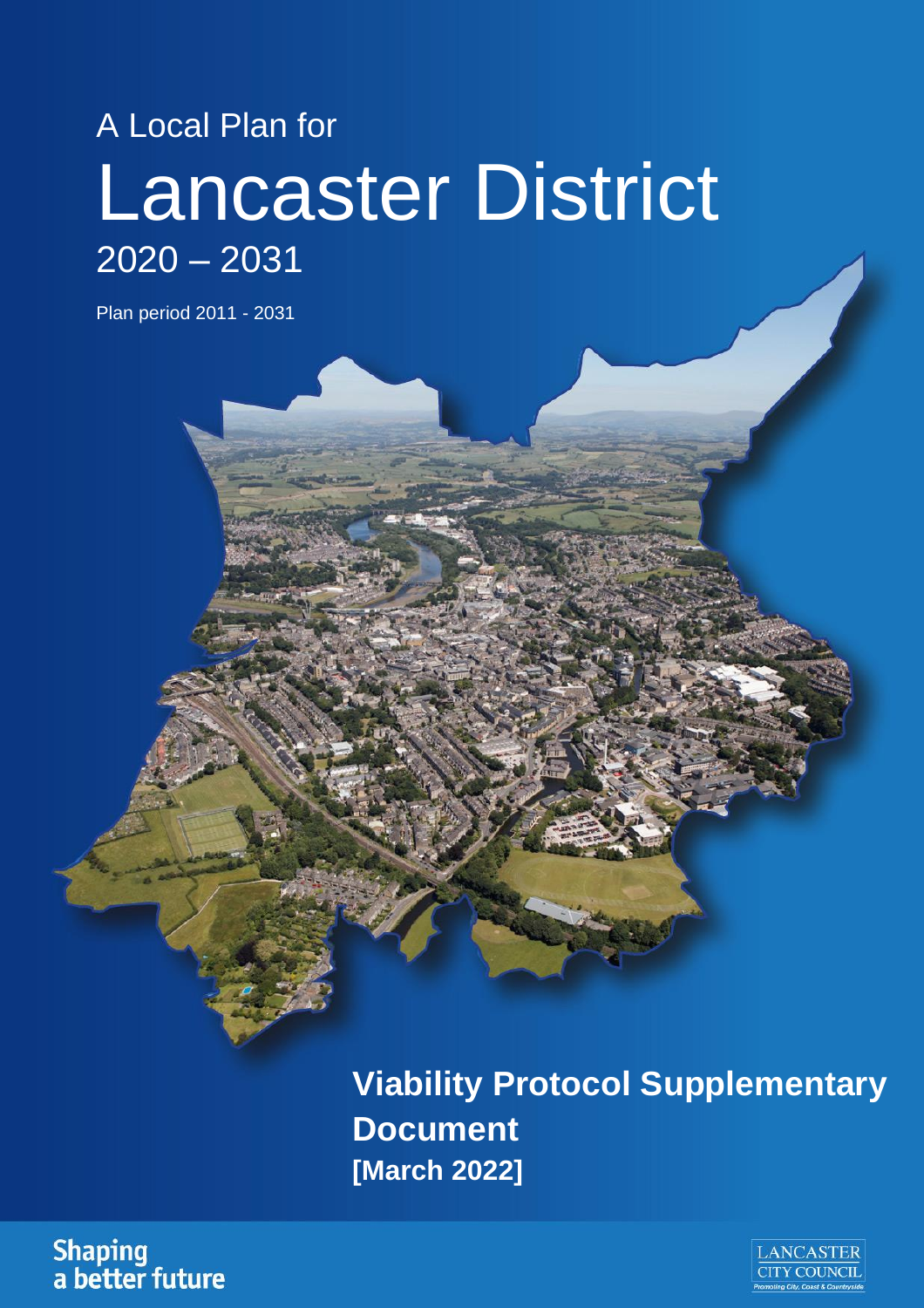## **Contents**

| Appendix A -Agreement to Pay for Independent Review and Declaration in Relation to the |  |  |  |  |  |
|----------------------------------------------------------------------------------------|--|--|--|--|--|
|                                                                                        |  |  |  |  |  |
|                                                                                        |  |  |  |  |  |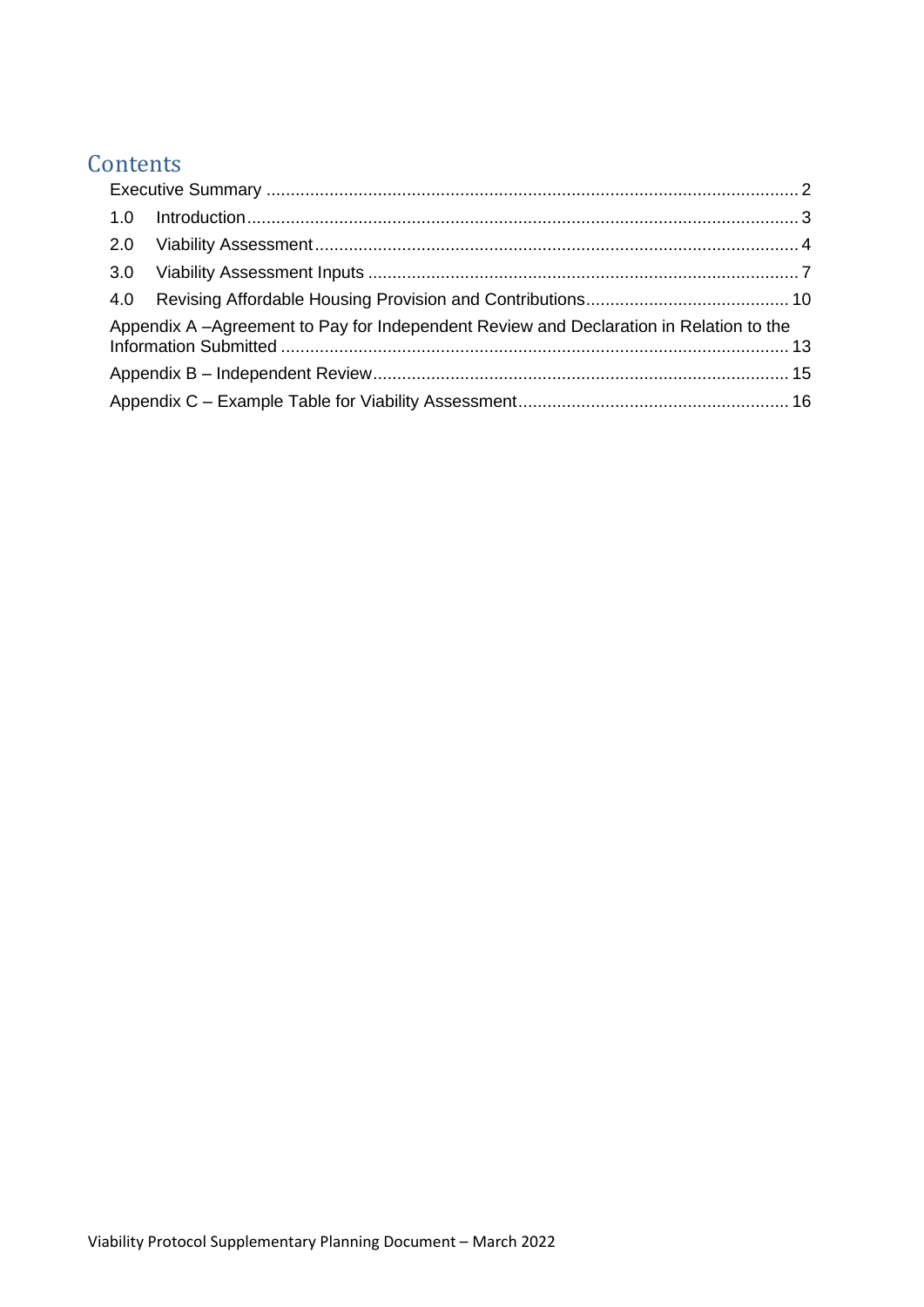## <span id="page-2-0"></span>**Executive Summary**

This Viability Protocol Supplementary Planning Document (SPD) sets out overarching principles for how the Council will approach development viability, where this is a consideration as part of the planning process. It provides guidance on the details that should be included in Viability Assessments and the Council's approach to considering viability matters. The guidance and the approach are consistent with the National Planning Policy Framework (NPPF), national Planning Practice Guidance (PPG) and the RICS - Assessing viability in planning under the National Planning Policy Framework 2019 for England 1<sup>st</sup> edition, March 2021.

Where an applicant seeks to reduce the affordable housing and/or S106 contributions required by planning policies for viability reasons, the onus is on the applicant to provide evidence to support the case. The evidence set out in this SPD must be made publicly available, an approach which supports accountability for communities by enabling them to understand the key inputs to and outcomes of viability assessments.

This SPD provides detailed guidance about the information and evidence which will be required to be submitted with an application. It must be accompanied by an executive summary which should include the following information:

- Gross development value (i.e. the scheme revenue)
- Benchmark land value including landowner premium (the Planning Practice Guidance: Viability, available online, sets out the required approach to establishing the Benchmark Land Value $)^1$
- Costs:
	- $\circ$  Plot construction costs (i.e. foundations to roof)
	- o Standard external costs (i.e. plot externals, roads, paving, landscaping, drainage, service connections)
	- o Abnormal costs
	- o Site Specific infrastructure
	- o Policy requirements (Section 106/Community Infrastructure Levy)
	- o Financing (e.g. loans)
	- o Professional fees (e.g. marketing, legal, architects, overheads)
	- o Contingency
	- o Other (Please Detail)
- Developer return (the Planning Practice Guidance: Viability provides guidance on suitable developer profit levels)<sup>2</sup>
- An explanation of how the values and costs have been arrived at including supporting evidence
- How the viability assessment has informed the planning application
- Developer contributions compared to policy requirements
- An explanation of the exceptional circumstances why the proposal would be unviable if a policy compliant scheme was to be provided

Further detail is provided within the body of this document.

<sup>1</sup> Planning Practice Guidance Paragraph: 014 Reference ID: 10-014-20190509, Paragraph: 015 Reference ID: 10-

<sup>015-20190509,</sup> Paragraph: 016 Reference ID: 10-016-20190509, Paragraph: 017 Reference ID: 10-017-20190509

<sup>2</sup> Planning Practice Guidance Paragraph: 018 Reference ID: 10-018-20190509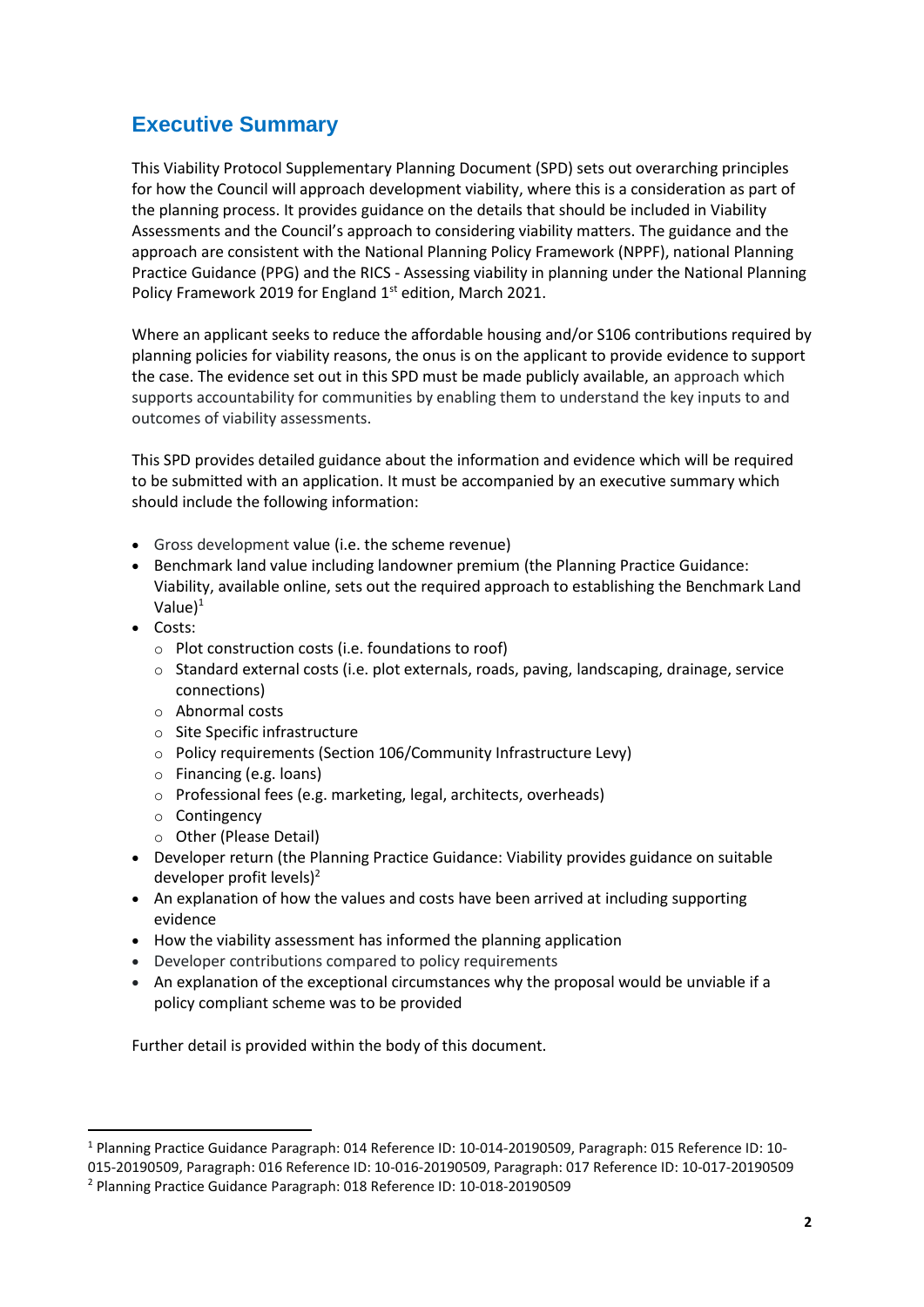## <span id="page-3-0"></span>**1.0 Introduction**

- 1.1 The Lancaster Local Plan (the Local Plan), consists of the following documents:
	- Strategic Policies and Land Allocations Development Plan Document (DPD) (2020)
	- Development Management DPD (2020)
	- Arnside and Silverdale Area of Outstanding Natural Beauty DPD
	- Morecambe Area Action Plan DPD

Once adopted the Climate Emergency Review of Strategic Policies and Land Allocations Development Plan Document and the Climate Emergency Review of Development Management Development Plan Document will supersede the currently adopted. The Council is also drafting a Lancaster South Area Action Plan which on adoption will form part of the Local Plan.

- 1.2 There are also a series of Neighbourhood Plans which contain policies for development management purposes.
- 1.3 The Local Plan can be viewed on the Council website: <http://www.lancaster.gov.uk/planning/planning-policy/about-local-plan>
- 1.4 The policies in the Local Plan seek to ensure that development is sustainable. It does this by focusing development in locations which reduce the reliance on the private car and ensuring that new development provides the infrastructure it needs, such as education places and schools, sustainable travel (including cycleways, footpaths, public transport) and outdoor recreation space. Policies also seek to ensure development meets environmental criteria, provides for affordable housing and contributes to or provides for the delivery of other strategic infrastructure where appropriate. Policies DM3 and DM58 address the provision of affordable housing and infrastructure. They refer to cases where there may be viability issues and state that in these cases an open book Viability Assessment will be required. Both policies refer to this Viability Protocol and the need to accord with the guidance and principles within it.
- 1.5 The Local Plan is supported by an evidence base, including the Local Plan Viability Assessment (Stage One and Stage Two) and the Arnside and Silverdale AONB DPD Viability Assessment. These documents considered the combined effect of the policy requirements in the Local Plan to ensure that their impact does not threaten the delivery of housing and employment growth together with the associated infrastructure envisaged in the Local Plan. As part of the Climate Emergency Local Plan Review (CELPR), a new Local Plan Viability Assessment has been produced to consider the impact of enhanced policies to address climate change on viability and the margin available for the introduction of a Community Infrastructure Levy. This Viability Assessment will be subject to consultation and examination as part of the CELPR process.
- 1.6 There may be exceptional circumstances<sup>3</sup>, such as when the abnormal costs associated with a scheme, result in a policy compliant development not being considered viable by the developer. In such cases, the developer may ask for policy requirements to be relaxed to enable a development to go ahead. It is up to the developer to provide robust viability evidence to support their case. The PPG places the onus on an applicant to justify these circumstances stating, '*It is up to the applicant to demonstrate whether particular circumstances justify the need for a viability assessment at the planning application stage'*<sup>4</sup> .

<sup>3</sup> Planning Practice Guidance Paragraph: 007 Reference ID: 10-007-20190509 identifies example circumstances

<sup>4</sup> Planning Practice Guidance Paragraph: 007 Reference ID: 10-007-20190509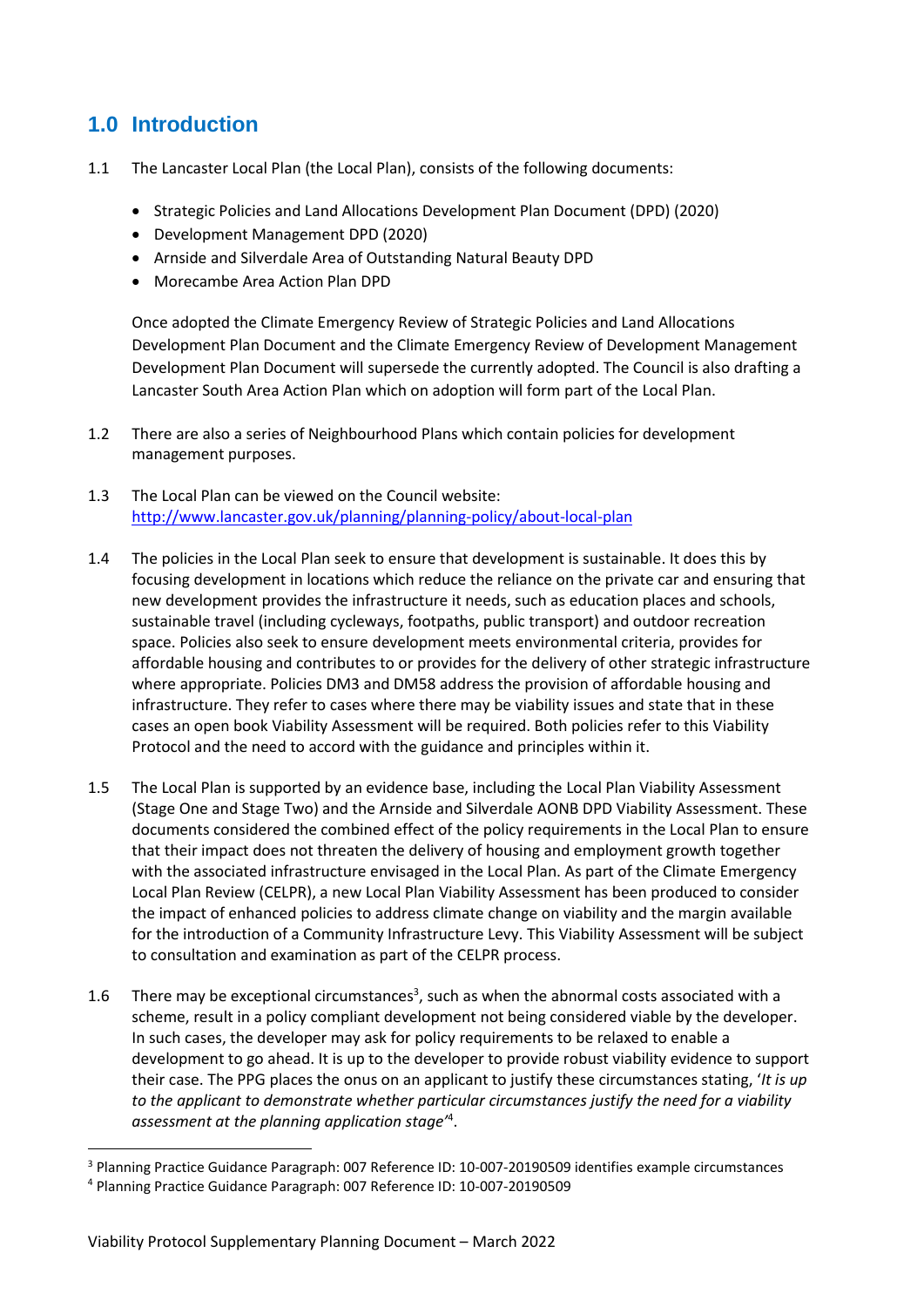- 1.7 This Viability Protocol Supplementary Planning Document (SPD) sets out the overarching principles for how the Council will approach development viability, where this is a consideration as part of the planning process. The protocol does not alter planning policy but provides guidance on the details that should be included in Viability Assessments and the Council's approach to considering viability at the planning application stage. Using this SPD should help minimise delays in determining a planning application. The guidance and the approach are consistent with the National Planning Policy Framework (NPPF) and national Planning Practice Guidance (PPG).
- 1.8 This SPD has been produced in accordance with the Town and Country Planning (Local Planning) (England) Regulations 2012. Once adopted, this SPD will be afforded appropriate weight in decision making.

## <span id="page-4-0"></span>**2.0 Viability Assessment**

#### *When Is A Viability Assessment Required?*

- 2.1 The Local Plan includes a range of policies to ensure that development is sustainable, makes appropriate arrangements for the provision of strategic and local infrastructure and affordable housing and does not adversely affect existing services and infrastructure. The PPG is clear that the onus is upon the applicant to justify why they seek to reduce affordable housing and/or other S106 contributions. It states, "*It is up to the applicant to demonstrate whether particular circumstances justify the need for a viability assessment at the application stage*."<sup>5</sup>
- 2.2 Where an applicant seeks to reduce policy requirements and infrastructure contributions (such as those set out in policy DM3: Affordable Housing, DM27: Open Space and Recreational Facilities and DM58: Infrastructure Delivery and Funding) for potential viability reasons, the Council will require applicants to submit an open book viability assessment in line with government guidance as part of the planning application submission. This will allow the Council to determine whether the proposed departure from policy is justified. Where financial contributions, onsite infrastructure or off-site works (such as flood mitigation measures or highway safety and transport capacity measures and other strategic infrastructure) are necessary to ensure that a proposal is sustainable, applications will normally be refused, unless alternative appropriate arrangements can be made to secure the mitigation necessary to make the development acceptable in planning terms.
- 2.3 The applicant should discuss the scope of the Viability Assessment as part of the pre-application advice process. The requirements outlined in sections 3.0 and 5.0 of the SPD reflect those necessary for major development schemes. A pared down version may be appropriate for minor development where affordable housing is required in the district's two Areas of Outstanding Natural Beauty.

<sup>5</sup> Planning Practice Guidance – Paragraph:007 Reference ID: 10-007-20190509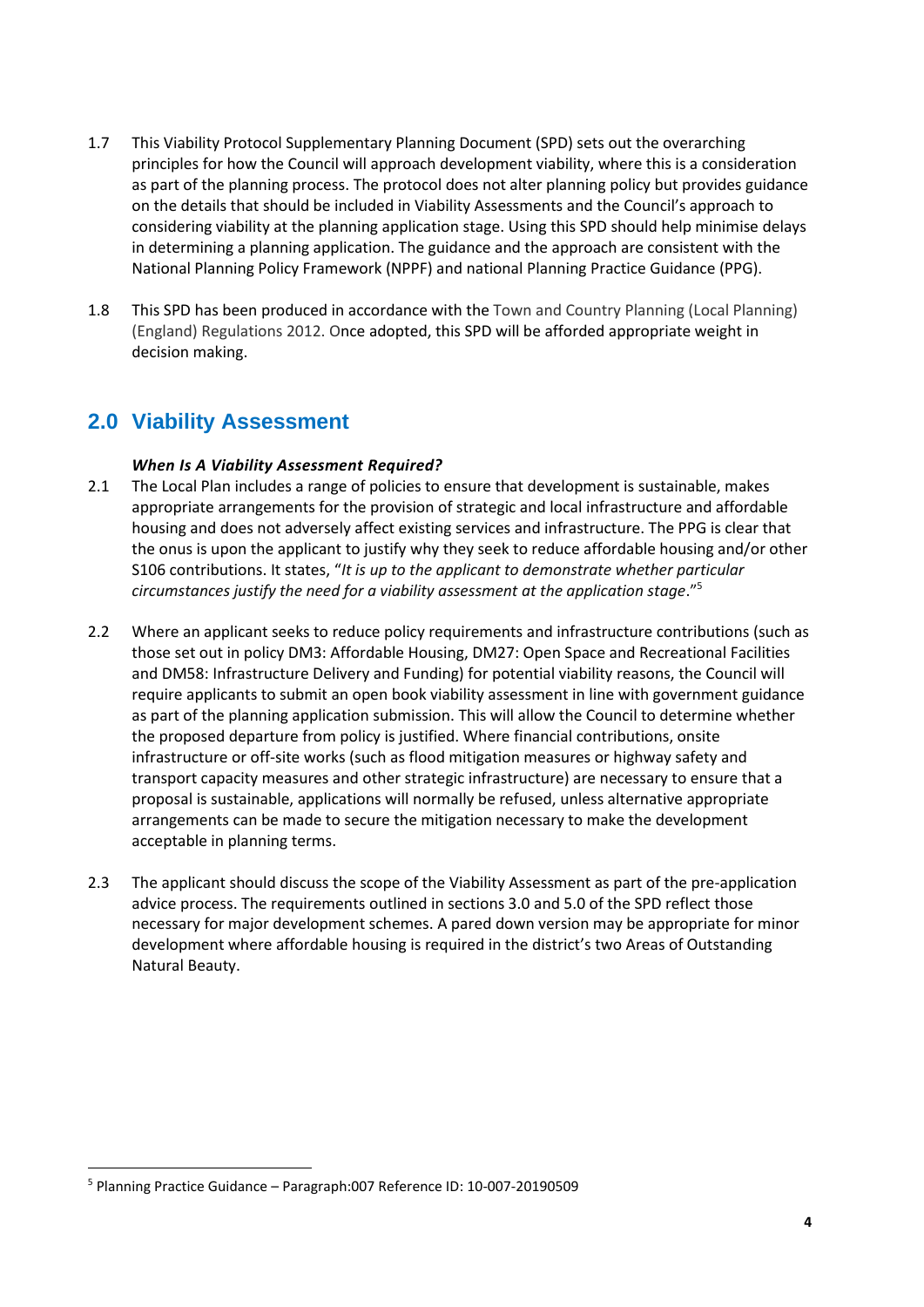- 2.4 A Viability Assessment should include:
	- An executive summary, including the information outlined at paragraph 5.2.
	- $\bullet$  A detailed financial viability assessment in accordance with the RICS guidance<sup>6</sup> containing as a minimum the information set out in Section 5 and Appendix C of this SPD.
	- Supporting evidence and an explanation which demonstrates how the assumptions have been determined to inform the viability assessment together with supporting evidence.

Further detail is provided in Section 5.

2.5 Where the viability case is supported by an independent review, the Council will expect the developer to explore and present to the Council possible changes to the scheme to improve viability. The Council will consider a range of options to ensure that the development provides the highest level of affordable housing and infrastructure provision (including, where appropriate, strategic infrastructure) viably possible. Amendments could include changing the tenure of the affordable housing, the phasing of affordable housing delivery, the house types, layouts and materials to reduce costs and/or increase revenue. The Council will consider the application in the context of proposed mitigation, any justifiable circumstances which result in affordable housing and infrastructure contributions required by planning policies not being viable, benefits arising from the scheme and the Local Plan and national planning policies as a whole.

#### *Transparency*

- 2.6 The NPPF states, '*All viability assessments, including any undertaken at the plan-making stage, should reflect the recommended approach in national planning guidance, including standardised inputs, and should be made publicly available.'*<sup>7</sup>
- 2.7 The Planning Practice Guidance (PPG) states that viability assessments should be *'transparent and publicly available'*<sup>8</sup> and the RICS guidance states, *'All FVAs should be prepared on the basis that they will be made publicly available'*. <sup>9</sup> The Environmental Information Regulations (2004) recognise the benefits of public participation and include a presumption in favour of disclosure. This approach has been upheld in the High Court.<sup>10</sup>
- 2.8 It is important to note that this information will be made available in the public domain. In submitting development viability information, applicants do so in the knowledge that this will be made publicly available. A planning application will not be made valid where it is indicated the applicant is seeking to reduce affordable housing provision or S106 contributions, unless it is accompanied by an 'open book' viability assessment.
- 2.9 As viability assessments usually contain standardised inputs in line with the PPG, data will not usually be specific to a developer and they will not contain commercially sensitive information. Even if some elements are commercially sensitive, they can be aggregated and published to avoid disclosure of sensitive material. In exceptional cases, where the disclosure of commercially sensitive data is necessary and an applicant requests that a redacted version is made public, clear

<sup>&</sup>lt;sup>66</sup> Assessing viability in planning under the National Planning Policy Framework 2019 for England 1<sup>st</sup> edition, March 2021

<sup>7</sup> National Planning Policy Framework (Feb 2019) – Paragraph 57

<sup>8</sup> Planning Practice Guidance - Paragraph: 010 Reference ID: 10-010-20180724

<sup>&</sup>lt;sup>9</sup> Assessing viability in planning under the National Planning Policy Framework 2019 for England 1<sup>st</sup> edition, March 2021

<sup>&</sup>lt;sup>10</sup> The Queen on the application of Holborn Studios Limited and London Borough of Hackney and GHL (Eagle Wharf Road) Limited - [2020] EWHC 1509 (Admin)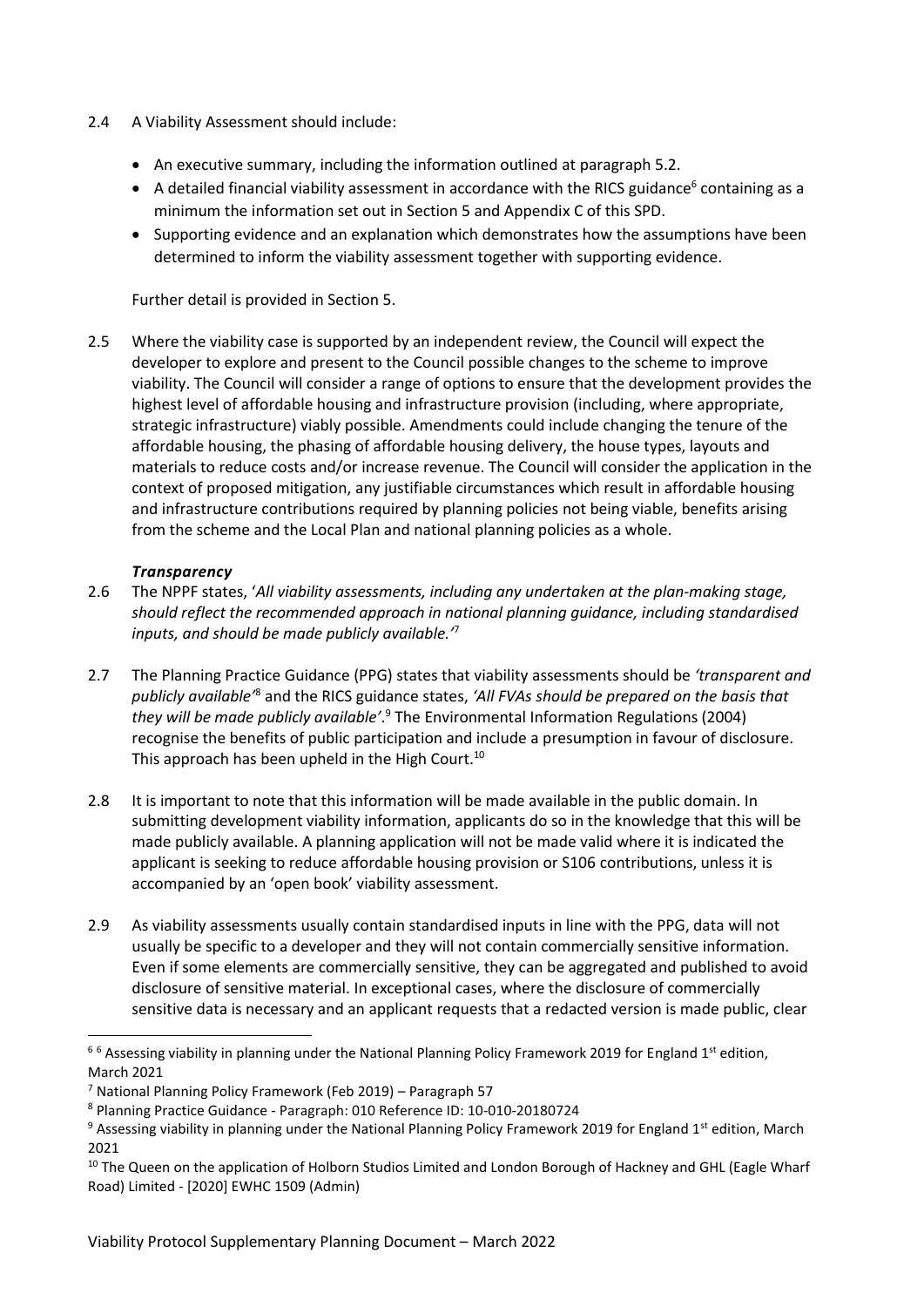justification showing the adverse effect publication of the sections to be omitted would have, must be given. The Council will consider the justification in the context of the 'adverse effect' and 'public interest' tests within the Environmental Information Regulations.

- 2.10 As land value should be reached in accordance with the guidance in the PPG and not on the price agreed between the applicant and landowner, this information will not be considered commercially sensitive.
- 2.11 The Council will require a declaration to minimise the submission of inaccurate or misleading information (see Appendix A). The statement should confirm that:
	- The information provided is accurate.
	- The applicant has not instructed any agent to formulate the viability assessment under an arrangement where their fee is increased if they are successful in reducing infrastructure contributions and affordable housing provision.
- 2.12 An executive summary, as outlined at paragraph 5.2 should be included which explains the costs and gross development value in layman's terms to ensure that the financial data is accessible to members of the public without a financial or development background.
- 2.13 The transparency of the applicant's approach may have a bearing on the weight to be attached to a Viability Assessment in decision making.

#### *Independent Review*

- 2.14 Where an applicant seeks to reduce the policy compliance of the proposed development including affordable housing obligations and section 106 contributions they must be prepared for the financial data and supporting evidence to be independently reviewed, the cost of which must be met by the applicant. The applicant must enter into an agreement to reimburse the cost to the Council when the application is submitted. If material changes are made to an application after submission that could affect scheme viability, a revised viability assessment may be required and subsequent costs will be incurred.
- 2.15 The Council will commission an independent review which will appraise the assumptions made in the financial data, the proposed construction work costs and supporting documents supplied by the applicant. The assessment will review the sales prices, all development costs including site specific abnormal/infrastructure costs, engineering proposals, developer profit, finance and site value to determine whether the assumptions and proposals are acceptable or whether revisions are required in order to make the development more policy compliant and which may result in an increased amount of affordable housing and/or S106 contributions.
- 2.16 The independent review will require one or all of the following:
	- a) Assessment of the viability assessment/financial data submitted by the applicant, by the Councils appointed RICs qualified viability consultant.
	- b) Assessment of the build costs, abnormal and external costs by an Engineer and/or Quantity Surveyor appointed by the Council.
	- c) Assessment of the proposed abnormal works to determine if they are the most appropriate and cost-effective method to address on site issues by appropriate qualified consultants appointed by the Council.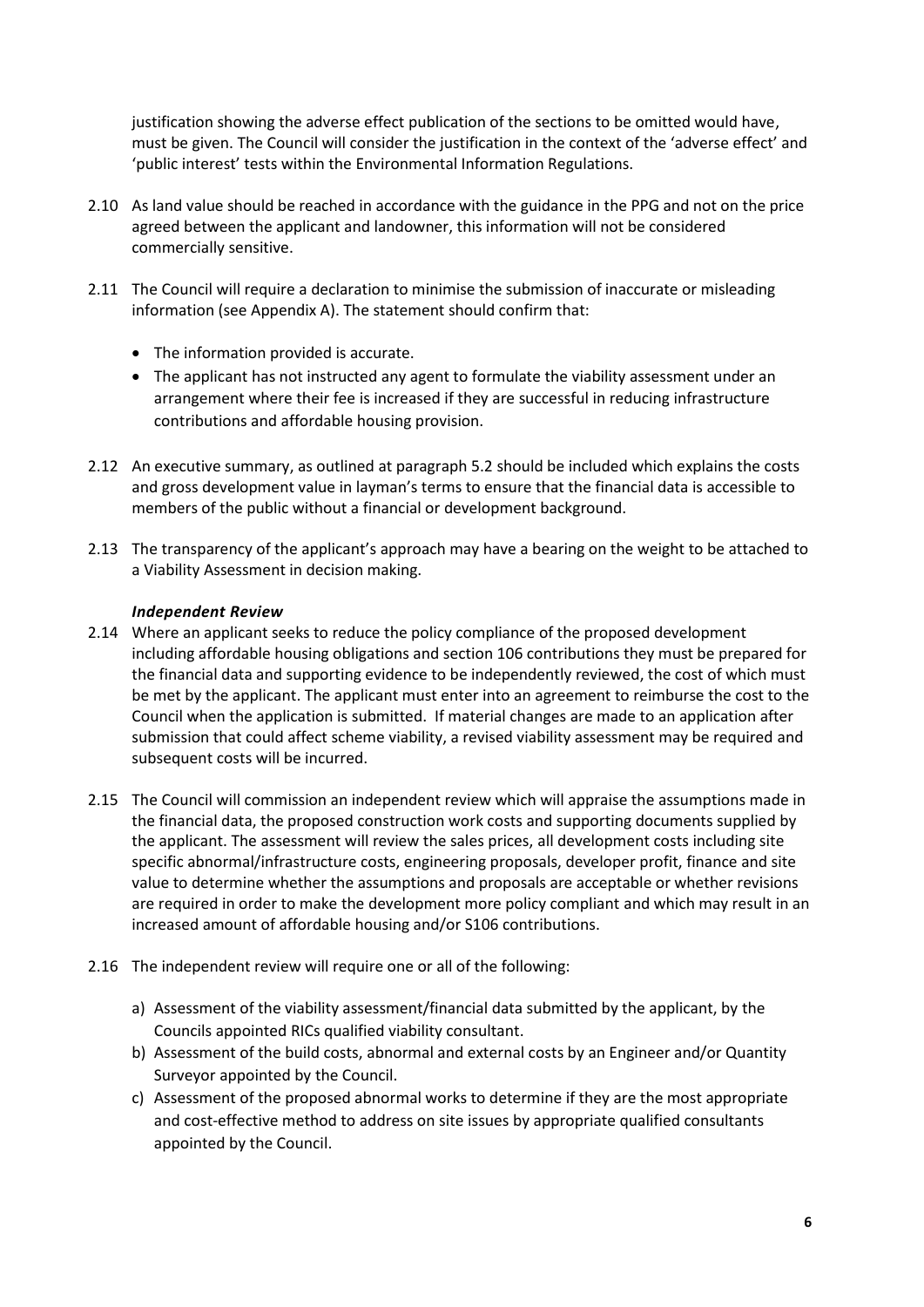- 2.17 It is expected that the viability assessment of financial data and the assessment of costs by a Quantity Surveyor will be required in all cases. The scope of the independent review can be determined as part of the pre-application advice service.
- 2.18 An agreement for cost reimbursement and declaration with regard to the accuracy of information submitted is attached at Appendix A. The fees for independent viability assessments are published on the Council website together with information with regard to the costs associated with Quantity Surveyor and engineer assessments. Additional information can be found at Appendix B and on our website.
- 2.19 The independent viability assessment, Quantity Surveyors and engineers' assessments will usually be commissioned once the layout, design and engineering works have been agreed and information is available with regard to the infrastructure contributions required. This will ensure that the viability assessment is carried out using the scheme which is likely to proceed to a decision. The assessments can be commissioned earlier to avoid delays. For this to be effective an application will need to be submitted with comprehensive financial and costs information. If further amendments or revisions to the applicant's viability appraisal are submitted following the independent assessment, a further fee for an update will be required.

## <span id="page-7-0"></span>**3.0 Viability Assessment Inputs**

#### *General Requirements*

- 3.1 The assumptions used in a viability assessment should usually be sourced from evidence from an independent expert or publicly accessible resource.
- 3.2 The information submitted should be consistent with the information the applicant has used to decide whether to proceed with the development. For example, where BCIS is used, the quartile etc. used should reflect the expected build cost.
- 3.3 The inputs referred to below are not an exhaustive list of requirements. This section aims to add guidance and detail about some of the inputs required.

#### *Development Values*

- 3.4 Assumptions should be justified with references to up-to-date transactions and market evidence comparable to new builds within a reasonable distance of the site. Where directly comparable information is not available, transactions should be adjusted to ensure it reflects site circumstances.
- 3.5 Applicants should engage with Registered Providers (RPs) early on in the process to ensure that the type, size, tenure and specification of new the homes are appropriate for transfer. Affordable housing values should reflect discussions with and offers made by RPs. RPs generally pay 70% of open market value for shared ownership properties and 50% for affordable rented properties and these figures should be used in viability assessments unless evidence and justification for a lower figure is provided.

#### *Land Value*

3.6 Benchmark Land Value (BLV) should be determined in accordance with the PPG and RICS guidance primarily using the 'existing use value plus' (EUV+) approach. The plus or premium, should be adjusted to provide a minimum incentive to landowners to bring forward land while providing policy compliant contributions and also appropriately reflecting the abnormals/site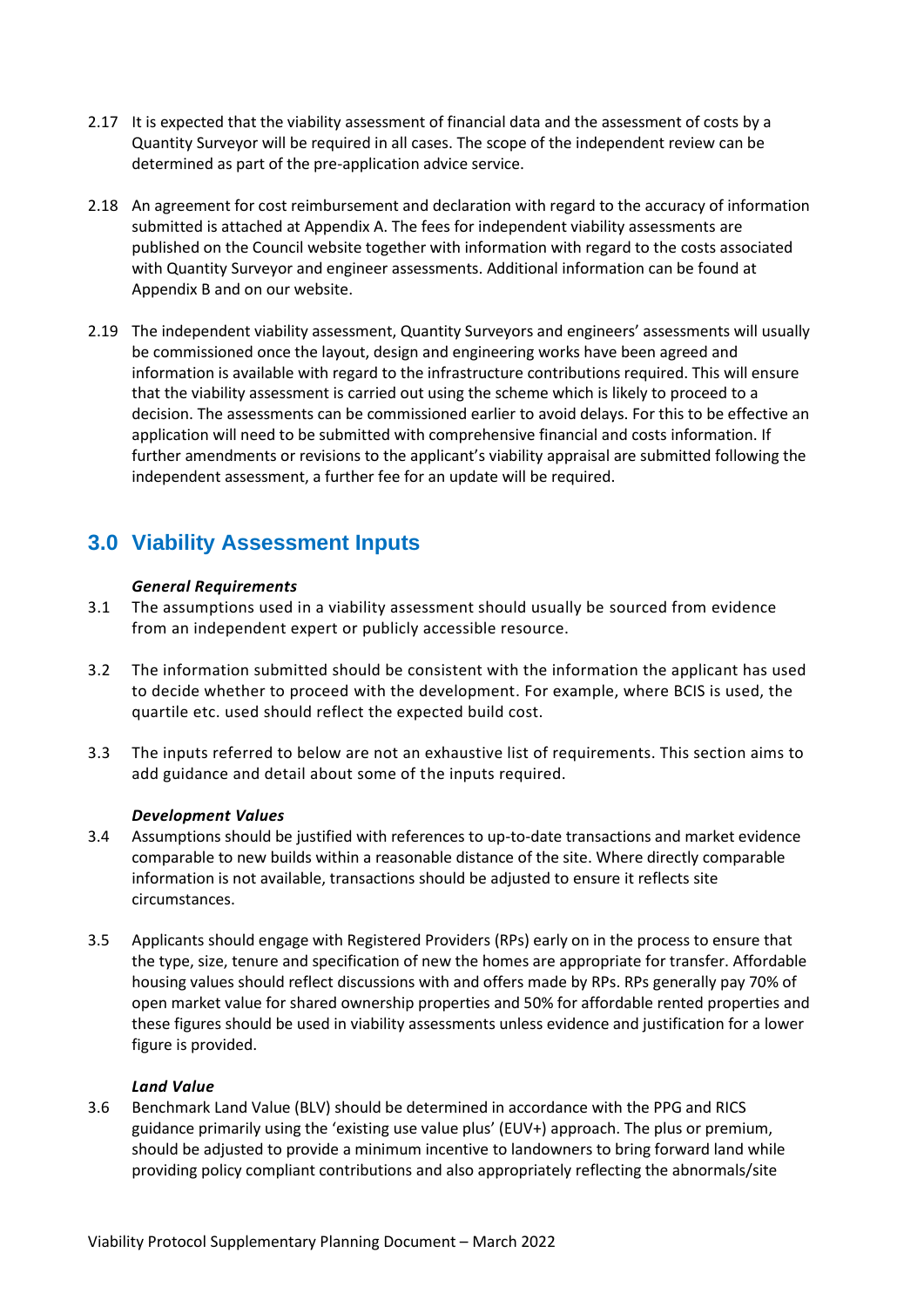specific infrastructure costs associated with the site.

- 3.7 The existing use value must reflect the existing use of the land/property (for example agricultural use) and must exclude any 'hope value' for future development. The value should be assessed with all the policy requirements, including the full infrastructure and affordable housing requirements, and take account that previous land sales would not necessarily reflect the policy requirements in the adopted Local Plan.
- 3.8 Development costs, including abnormal costs and site-specific infrastructure costs should be taken into account when defining BLV. Where this results in a BLV below the minimum required to bring a site forward for development, a balance must be struck between the value required to bring a site forward for development and providing a policy compliant scheme.
- 3.9 The guidance suggests that benchmark land values agreed on other schemes can provide a useful source of evidence. It also states that land transactional evidence can be used as a general 'sense check', however the guidance does suggest that benchmark land values can vary significantly from prices paid, which reduces the weight that should be applied to land transactions when assessing benchmark land values. Market evidence must be adjusted to take account of planning policy requirements to comply with paragraph 16 of PPG which states, '*any data used should reasonably identify any adjustments necessary to reflect the cost of policy compliance (including*  for affordable housing)<sup>11</sup> This approach has been supported in the High Court<sup>12</sup>.
- 3.10 Research published by RICS found that the 'market value' approach is not being applied correctly and "*if market value is based on comparable evidence without proper adjustment to reflect policy compliant planning obligations, this introduces a circularity, which encourages developers to overpay for site and try to recover some or all of this overpayment via reductions in planning obligations*" <sup>13</sup> Use of a market-based approach based upon previous non-policy compliant sales, for determining land value is therefore not acceptable.
- 3.11 In summary, in accordance with the RICs guidance, when presenting land value, the following should be considered:
	- Current Use Value or Existing Use Value.
	- The Premium.
	- Total Benchmark Land Value.
	- Market Evidence adjusted for policy compliance.
	- Policy compliant value assessed by the residual method.
	- Alternative Use Value (where appropriate).
- 3.12 '*A statement must be included in the FVA<sup>14</sup> or review of the applicant's FVA or area-wide FVA that explains how market evidence and other supporting information has been analysed and, as appropriate, adjusted to reflect existing or emerging planning policy and other relevant considerations*.'
- 3.13 '*Under no circumstances will the price paid for the specific site be a relevant justification for failing*

<sup>11</sup> Planning Practice Guidance - Paragraph: 016 Reference ID: 10-016-20190509 Revision date: 09 05 2019

<sup>&</sup>lt;sup>12</sup> Parkhurst Road ltd v Secretary of State for Communities and Local Government and London Borough of Islington – [2018] EWHC 991 (Admin)

<sup>13</sup> RICS Financial Viability Appraisal in Planning Decisions: Theory and Practice (April 2015)

<sup>14</sup> Financial Viability Appraisal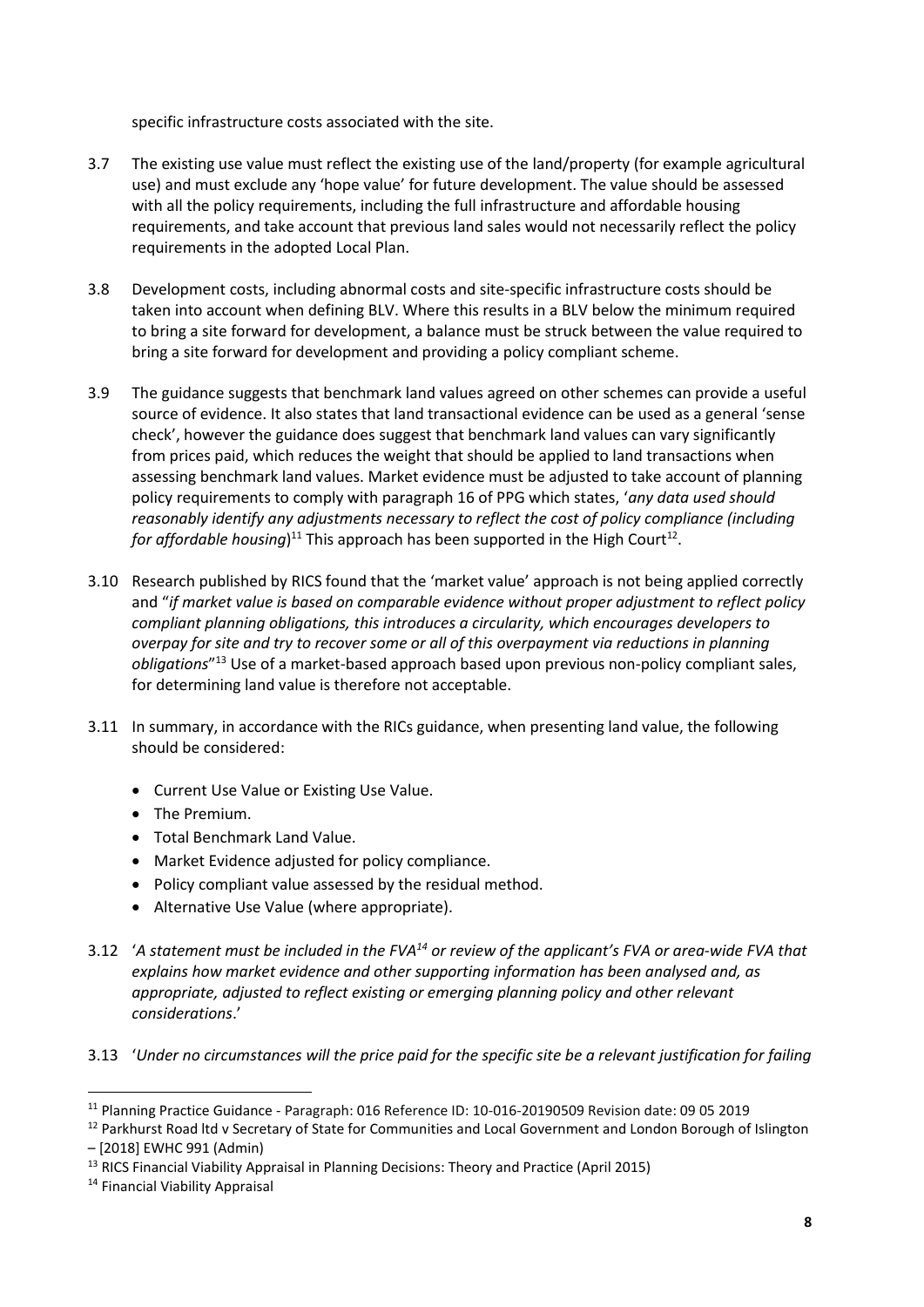*to comply with relevant policies in the plan'. 'This means that the actual price paid for a site cannot be used to reduce developer contributions'*.'<sup>15</sup>

- 3.14 Alternative Use Value (AUV) can be used to determine BLV. In using AUV, the Viability Assessment must:
	- Explain how the proposed use would comply with planning policy.
	- Provide evidence that there is market demand for the alternative use.
	- Provide evidence that it could be implemented.
	- Explain why the alternative has not been pursued.
	- Take account of the development costs for the alternative use.
	- Take account of cost savings arising from Vacant Building Credit.
- 3.15 Land value based on AUV already includes the premium for the landowner, this should not be included to prevent double counting.

#### *Development Costs*

- 3.16 The NPPF<sup>16</sup> and PPG<sup>17</sup> recommends the use of standardised inputs into a viability assessment. Build costs should be provided as follows:
	- BCIS figures. Justification for the rate used should be provided. These should be quoted per internal square metre and for each house type. It should be stated when the BCIS figures were dated, what they were rebased to and whether this was based on the default or 5 year figure. or
	- Actual build cost data, provided per square metre and for each house type. The build costs should be supported by evidence in the format of a Quantity Surveyor Cost Report.
- 3.17 Where a developer wishes to use BCIS figures, there may be specific parts of a development, such as the use of natural stone or bespoke design features to reflect a sensitive location which will increase costs above BCIS. In these cases, the cost evidence can be contained to those areas. The costs should be provided for each item per square metre (or equivalent), the amount of each item to be used and the overall cost of each item.

#### *Abnormal and External Costs*

- 3.18 Abnormal costs should be taken into account when agreeing the value of the land. Abnormal costs include those relating to the treatment of contaminated sites, listed buildings, abnormal foundations, cut and fill abnormal drainage works, demolition etc. (this list is not exhaustive).
- 3.19 Abnormal and external costs must be accompanied by robust and costed specialist reports (Engineer/Quantity Surveyor reports), including full technical data and justification to support the costs. Simply including costs will not suffice. All the supporting information should be submitted at the outset with the planning application.

#### *Policy and S106 Costs*

3.20 Costs associated with planning policies such as open space contributions, education

<sup>&</sup>lt;sup>15</sup> Assessing viability in planning under the National Planning Policy Framework 2019 for England 1<sup>st</sup> edition, March 2021

<sup>16</sup> National Planning Policy Framework (Feb 2019) - Paragraph 57

<sup>17</sup> Planning Practice Guidance - Paragraph 010 Reference ID: 10-010-20180724 Revision date: 24 07 2018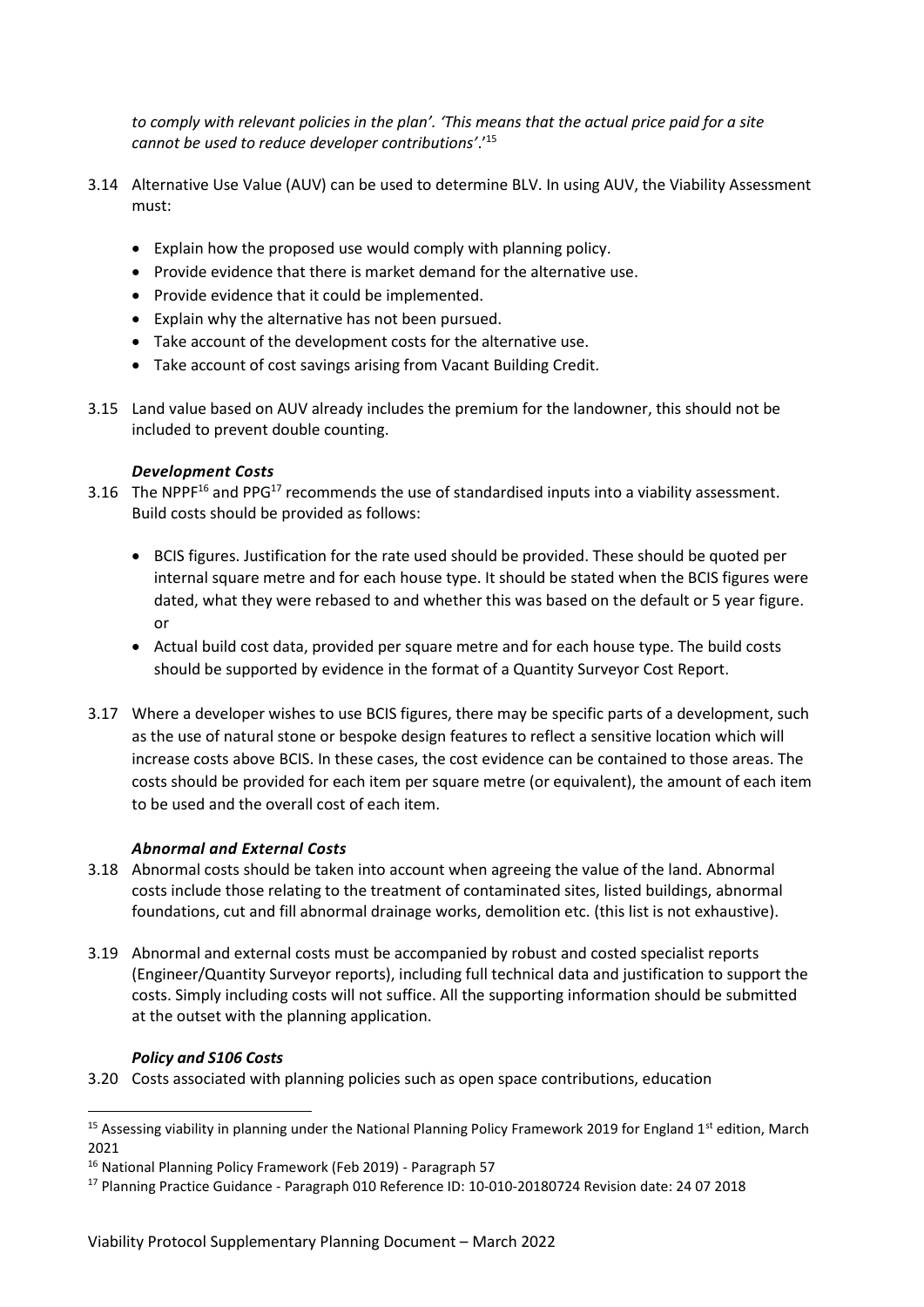contributions, costs which may arise from carbon reduction requirements in the Climate Emergency Local Plan Review and S106/S278 infrastructure costs.

#### *Affordable Housing*

3.21 Affordable housing values should be based upon 70% of open market value or shared ownership and 50% of open market value for affordable rented. Where proposed values fall below these figures, confirmation from the Registered Provider will be required in the form of a transfer agreement or informal offers from Registered Providers. Developers usually approach more than one Registered Provider. Where details of informal offers are provided to support a lower value for affordable housing, a developer will be expected to provide details of all informal offers or responses received.

#### *Profit*

- 3.22 All profit should be applied to the net sales revenue and be in keeping with the requirements of the viability guidance.
- 3.23 Profit levels for affordable housing should reflect significantly lower risk levels. Lower levels of return would also be expected for commercial and private rented accommodation.

## <span id="page-10-0"></span>**4.0 Revising Affordable Housing Provision and Contributions**

- 4.1 Where it is agreed that a reduction in the affordable housing provision is justified, the Council will first consider amendments to the tenures, size and type of housing or amended phasing triggers to determine if an alternative mix or delivery structure would improve viability and provide the affordable housing to meet local needs.
- 4.2 In some cases, flexible arrangements relating to the timing and level of planning obligations (including nature of provision – financial or 'in kind') may be considered if the scheme would otherwise not be able to proceed.
- 4.3 On large sites that are expected to be built out over a period of time or in phases, viability may need to be re-assessed at different points (such as prior to the commencement of each phase). The Council will consider whether viability needs to be assessed at various stages throughout the development and may include requirements for a review of the assessment prior to the commencement of each stage. This kind of review mechanism would normally be included in a S106 agreement. A viability review mechanism may also be required to be incorporated within S106 agreements for larger sites that do not provide a policy compliant level of planning obligations at the outset, due to viability. This will be triggered by specified development milestones, with a view to reassessing whether the Council can secure policy compliant developer contributions later in the development.
- 4.4 Where a developer seeks an extension to a site they are developing, or have recently developed, and they seek to reduce affordable housing or infrastructure contributions, a new viability assessment will be required. The viability assessment must re-assess the whole site. Actual build and sales costs arising from the original site can be used and should be supported by evidence.
- 4.5 The Council will carefully consider the range of developer contributions to ensure any reductions justified by viability are made with reference to the specific policy priorities for the area.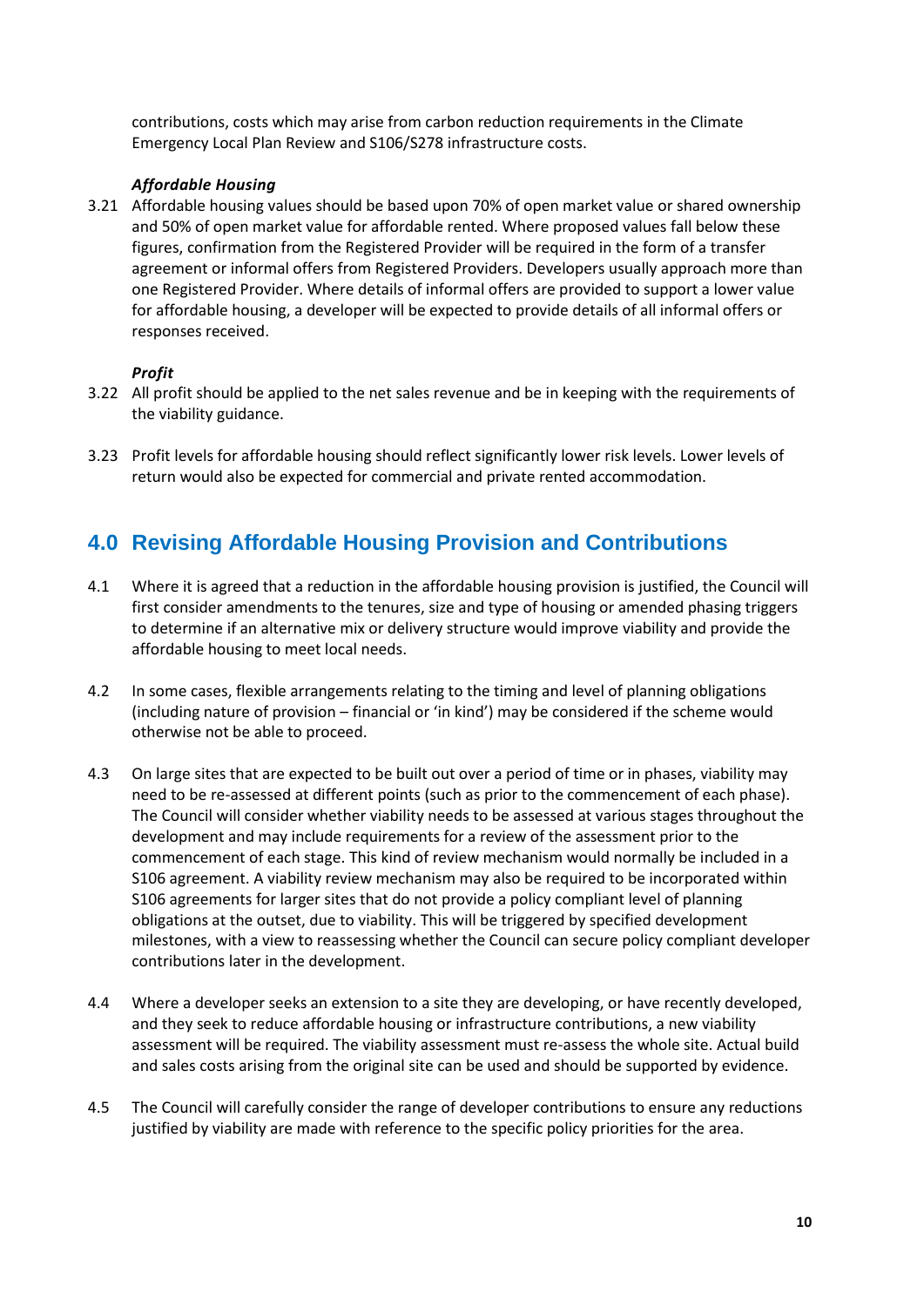## **5.0 Viability Assessment Requirements**

5.1 Viability Assessments submitted in support of a reduction in affordable housing or other infrastructure contributions should be in accordance with the RICS guidance, the PPG and contain the following information, all of which should be supported by evidence:

Land values – for the existing use, the benchmark land value and residualised land value (per acre/hectare and for the site as a whole), the premium applied and market evidence where this has been used. Where a value has been agreed with a land owner the agreed price may also be provided but this will not form the basis of the viability assessment.

Gross and net area of development (in hectares and acres)

Number of and floor area of each unit type (in metric)

The split between market and affordable homes

GIA for residential, GIA for industrial, both for offices and retail

Build costs based BCIS per square metre together with justification for the rate used or actual build costs where they are supported by evidence, such as a Quantity Survey Cost Report, and compared with published BCIS costs

Abnormal, external and infrastructure costs should be supported by robust and costed specialist reports, including a Quantity Survey Cost Report and full technical data to support the costs, all inputs should be provided in metric

Planning policy costs such as carbon reduction uplift and biodiversity net gain supported by evidence, education and health contributions

Contingency costs

Costs such as design, legal, consultants, planning, marketing and legal etc

Build programme and phasing

Finance rates and fees

Developers profit and an explanation of what it is made up of – company or financiers' requirements

Anticipated sales and/or rental price for each unit type – supported by evidence of market sales prices for similar products and locations

Assessment showing the development finances with the affordable housing requirements within the Local Plan and any associated infrastructure contributions

Evidence of engagement with RPs

The RP price agreed for purchase or if not agreed, the assumed price in accordance with this SPD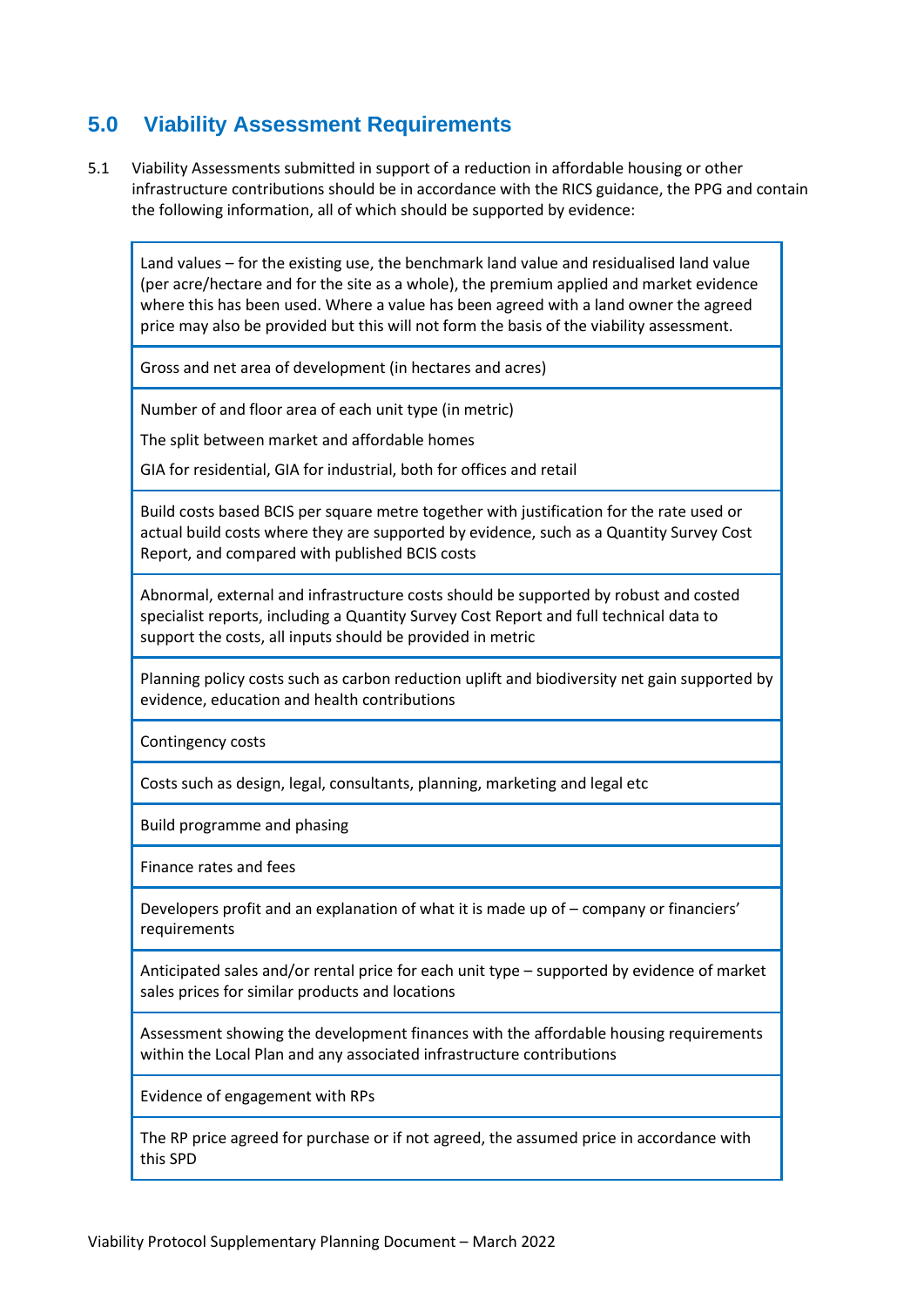Confirmation that the applicant will pay the cost of the independent review prior to it being commissioned and confirmation that the information submitted is accurate (see template in Appendix A)

- 5.2 An Executive Summary, which explains the costs and net development value in layman's terms, to ensure that the financial data is accessible to members of the public without a financial or development background will be required. The Executive Summary should also set out the required and proposed affordable housing and other S106 contributions and an explanation of the exceptional circumstances why the proposal would be unviable if a policy compliant scheme was to be provided. The Executive Summary must also include the following information:
	- Gross development value (i.e. the scheme revenue)
	- Benchmark land value including landowner premium (the Planning Practice Guidance: Viability, available online, sets out the required approach to establishing the Benchmark Land Value $1^{18}$
	- Costs:
		- o Plot construction costs (i.e. foundations to roof)
		- o Standard external costs (i.e. plot externals, roads, paving, landscaping, drainage, service connections)
		- o Abnormal costs
		- o Site Specific infrastructure
		- o Policy requirements (Section 106/Community Infrastructure Levy)
		- o Financing (e.g. loans)
		- o Professional fees (e.g. marketing, legal, architects, overheads)
		- o Contingency
		- o Other (Please Detail)
	- Developer return (the Planning Practice Guidance: Viability provides guidance on suitable developer profit levels) $19$
	- An explanation of how the values and costs have been arrived at including supporting evidence
	- How the viability assessment has informed the planning application
	- Developer contributions compared to policy requirements
	- An explanation of the exceptional circumstances why the proposal would be unviable if a policy compliant scheme was to be provided
- 5.3 In some cases, the following information may also be requested to support an applicant's assumptions:
	- Developers market analysis report
	- Sensitivity analysis showing different assumptions/options
	- Information about the costs of non-residential uses (to be provided in the same format as residential data)

Where this additional information is agreed to be commercially confidential/sensitive, the documentation will not be published, or appropriate redactions will be made prior to publication.

<sup>18</sup> Planning Practice Guidance Paragraph: 014 Reference ID: 10-014-20190509, Paragraph: 015 Reference ID: 10- 015-20190509, Paragraph: 016 Reference ID: 10-016-20190509, Paragraph: 017 Reference ID: 10-017-20190509 <sup>19</sup> Planning Practice Guidance Paragraph: 018 Reference ID: 10-018-20190509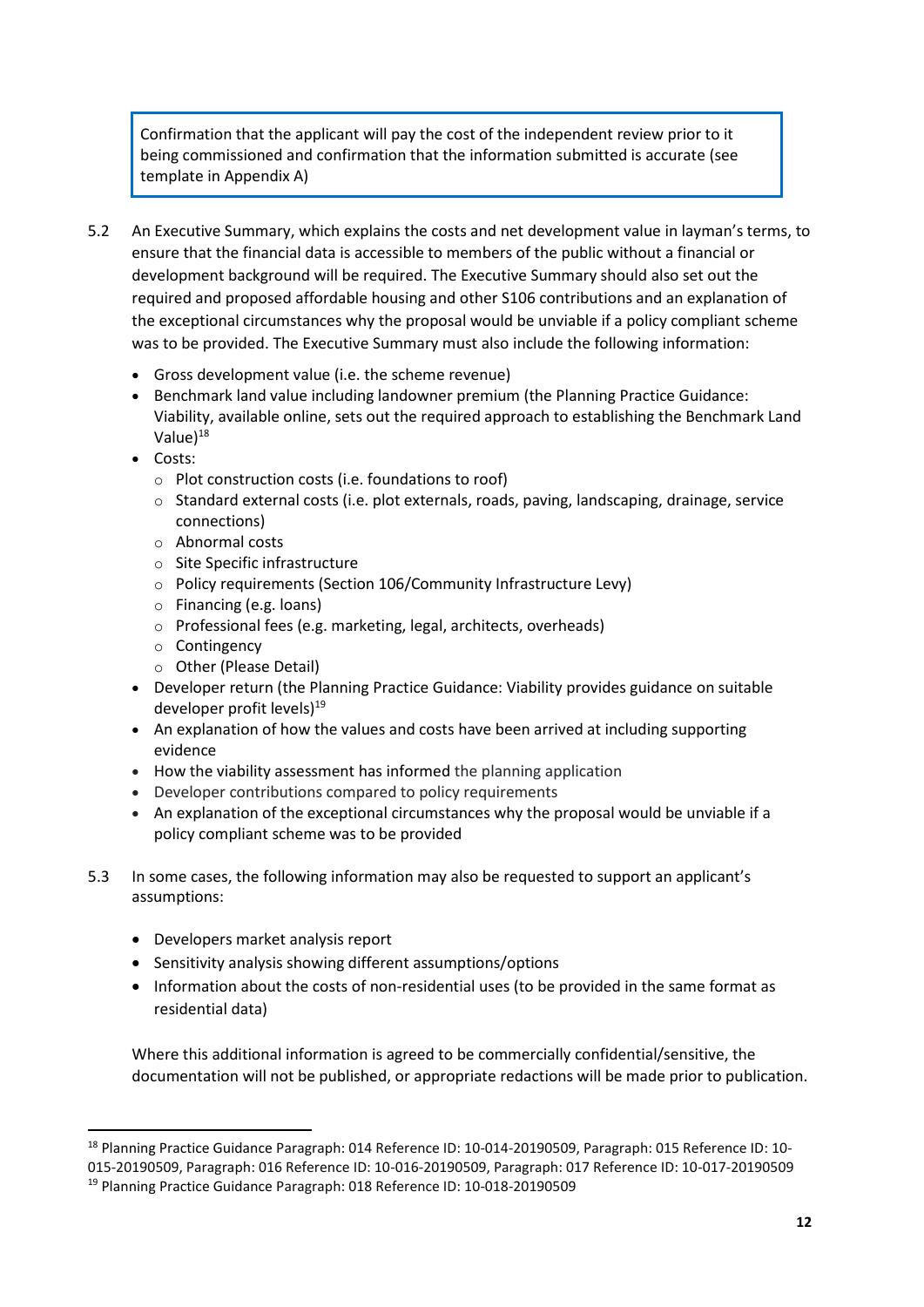## <span id="page-13-0"></span>**Appendix A –Agreement to Pay for Independent Review and Declaration in Relation to the Information Submitted**

An undertaking will be expected as part of a viability submission to ensure that the developer agrees to pay for the independent review and confirms that the information submitted is accurate. The Council will expect undertaking to be in the form and of the substance of the template below.

### **Agreement to pay the Council's Costs of Independent Review [and to provide a declaration in relation to the viability assessment]**

**Date**:

#### **Parties:**

- **1) [Name]** of [registered office address] and registered in England and Wales with company number [number] (**'the Applicant'**)
- **2) Lancaster City Council** of Town Hall, Dalton Square, Lancaster LA1 1PJ (**'the Council'**)

#### **Definitions:**

**Development:** means [INSERT DESCRIPTION OF DEVELOPMENT] on the land know as [INSERT SITE ADDRESS]

**Planning Application:** means the planning application known to the Council by reference number [INSERT REFERENCE] relating to the Development

**SPD:** means the Council's Viability Protocol Supplementary Planning Document 2011 – 2031 (March 2022) as amended from time to time.

**The Review:** an assessment of the Applicant's data and information for the purpose of viability assessment following application for planning permission by Independent professionals appointed by the Council.

#### **Background:**

- A. The Council is to appoint a suitably qualified and skilled professionals to make an independent review ('**the Review'**) of the data and information provided by the Applicant in its Planning Application and viability assessment, in accordance with the terms of its SPD.
- B. The Review will be carried out prior to the determination of the Planning Application.
- C. The costs of the Review shall be in accordance with the Schedule on the Council Website and in accordance with Appendix C of the SPD.
- D. In most cases, the Applicant will be required to pay the costs of the Review in advance of its commissioning.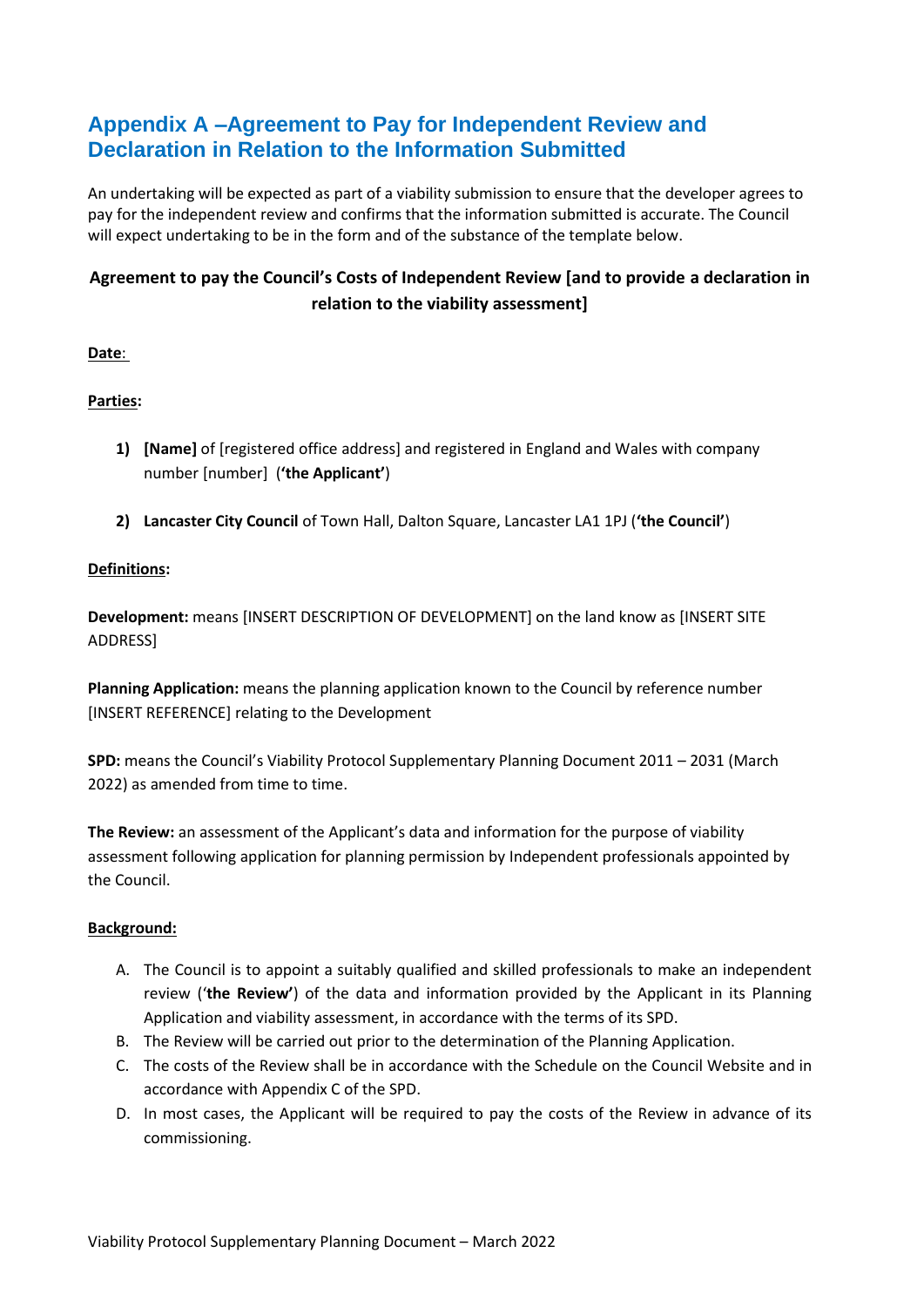- E. Where in the Council's reasonable opinion the scope of the Review requires it, the Applicant may be called upon to reimburse the Council for additional fees incurred in consequence of any revision of the scope of the Review and the further work need to complete the Review.
- F. The Council has requested a declaration from the Applicant in the form given at clause [5.](#page-14-0)

#### **The Review:**

- 1. The Council will use reasonable endeavours to inform the Applicant about:
	- a. The scope and indicative costs prior to the Review; and/or
	- b. Any additional costs incurred throughout

as soon as reasonably practicable.

- 2. The Applicant agrees to pay the reasonable costs incurred by the Council of the Review in full (and inclusive of any VAT charged to the Council, where applicable) within 30 days upon written request by the Council.
- 3. The Applicant agrees that if it fails to pay the Council's costs after 28 days of the written request, the Council may charge interest on top of the costs of the Review at 4% above the Barclays Bank's base rate.
- 4. The Applicant acknowledges that this agreement forms a legally binding commitment to pay the Council's costs in order to enable the Council to commission and obtain the Review.

#### **Declaration by the Applicant in relation to the information provided in its viability statement:**

- <span id="page-14-0"></span>5. The Applicant confirms that the following is true to the best of its knowledge:
	- a. That the information provided in its viability assessment (along with all supporting evidence and documentation) is true and accurate;
	- b. That it has not instructed any agent/professional to formulate the viability assessment under any arrangement whereby that agent/professional receives any kind of inducement or benefit (financial or otherwise) should the Applicant be successful in reducing its planning contributions or the extent of the planning obligations linked to the Development.

*I confirm that I am authorised by the Applicant to sign this agreement on its behalf.*

**Signed on behalf of the Applicant: Name and position: Date: Signed on behalf of the Council: Name and position: Date:**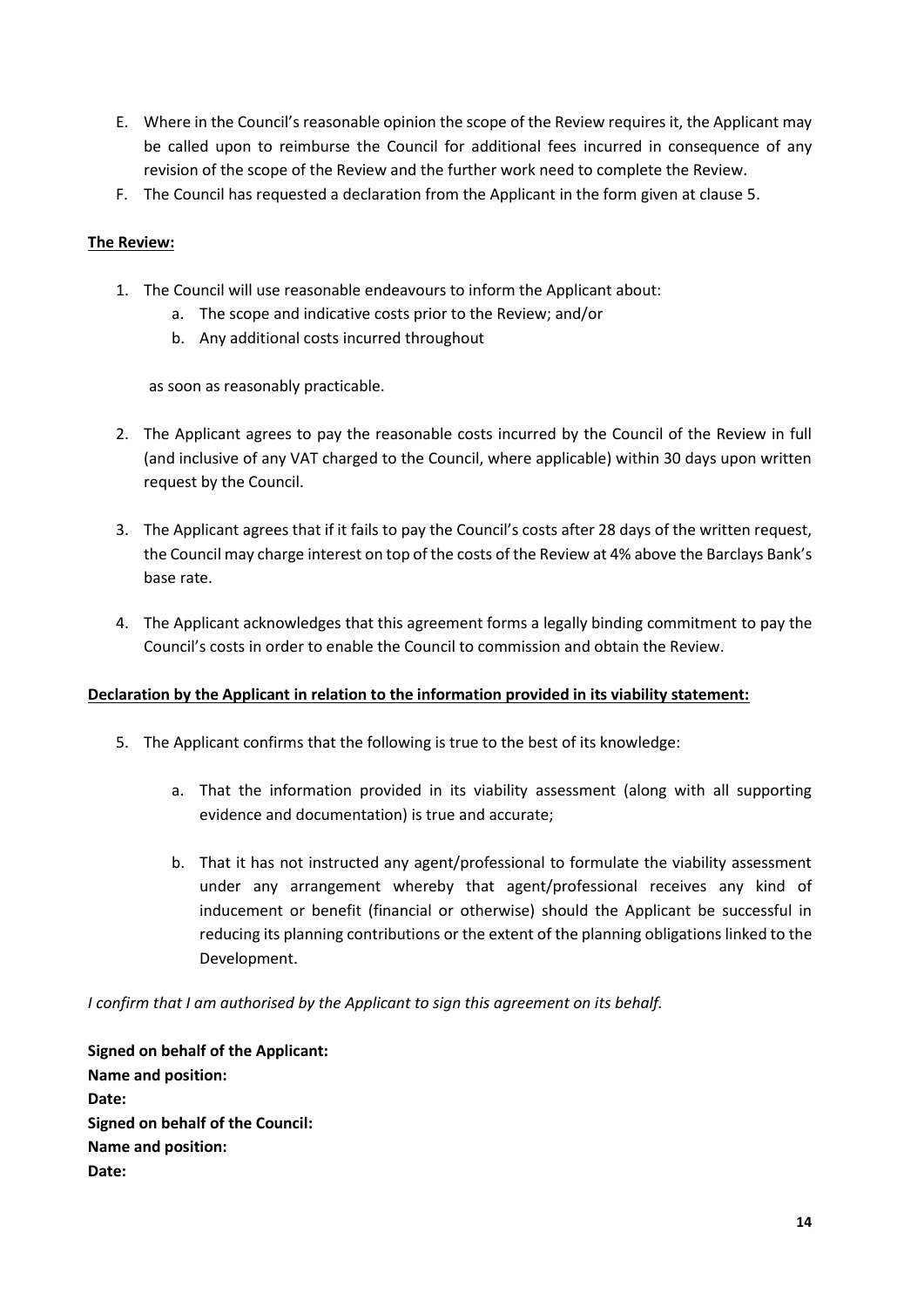## <span id="page-15-0"></span>**Appendix B – Independent Review**

In submitting a Viability Assessment with a view to reducing the provision of affordable housing and/or S106 contributions, the applicant agrees to pay the reasonable costs for independent assessment.

The Council has contracted an independent Viability Consultant to carry out the assessment of the financial information submitted with an application. The fees for the independent viability assessment are published on the Council website.

The costs are fixed and under them the viability consultant will:

- Carry out a detailed review of the planning file and all background information (including the feasibility report, cost consultant reports and viability assessments);
- Prepare a viability appraisal;
- Prepare a draft report, detailing their review of the applicant's assessment, identified evidence, appraisal and conclusions/recommendations. The draft report will be issued to the applicant for their review and rebuttal but not made public.
- Respond via email to any reasonable post-report queries/challenges raised by the applicant.
- At the discretion of the Council, 1 post report Teams meeting with the Council and applicant to discuss any queries to challenges.
- Issue the final report and appraisal which will be made public in accordance with Planning Practice Guidance, RICS Guidance and the Environmental Information Regulations 2004.

In most cases, an independent Quantity Surveyor's assessment of costs will also be required to support the viability assessment and in some cases an engineer's assessment may also be necessary to consider whether the extent and costs associated with engineering operations proposed are appropriate. The costs associated with these pieces of work will be agreed with the applicant on a case by case basis prior to the assessments being commissioned. The commissioning of a Quantity Surveyor/Engineer will take additional time as quotes will be obtained and an agreement sought with the applicant. Submission of appropriate information with the application will help speed up the process.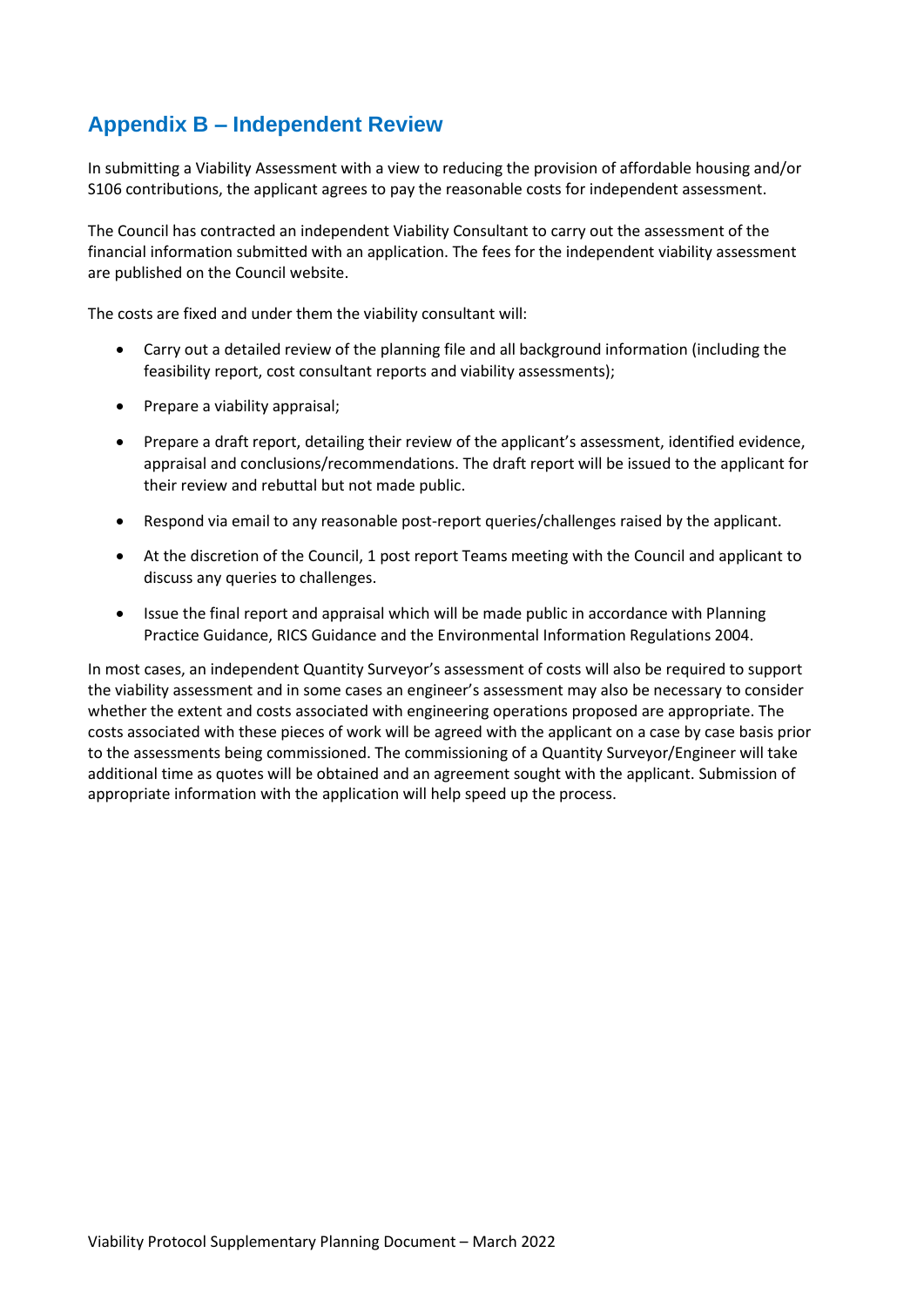## **Appendix C – Example Table for Viability Assessment**

| <b>Viability Assessment Spreadsheet</b> |  |  |  |  |  |  |
|-----------------------------------------|--|--|--|--|--|--|
| <b>Site Address</b>                     |  |  |  |  |  |  |
| <b>Application Number</b>               |  |  |  |  |  |  |
| <b>Number of Units</b>                  |  |  |  |  |  |  |
| <b>Number of Affordable Units</b>       |  |  |  |  |  |  |
| % of Affordable Units                   |  |  |  |  |  |  |
| <b>Gross Site Area</b>                  |  |  |  |  |  |  |
| <b>Net Site Area</b>                    |  |  |  |  |  |  |

<span id="page-16-0"></span>

| <b>Gross Development Value</b> |          |     |           |                                    |                       |                                |                            |                                       |                                   |                                             |                                     |
|--------------------------------|----------|-----|-----------|------------------------------------|-----------------------|--------------------------------|----------------------------|---------------------------------------|-----------------------------------|---------------------------------------------|-------------------------------------|
| Unit Type                      |          |     |           | Floor Area<br>$(m2)$ (per<br>unit) | No of<br><b>Units</b> | Total<br>Floor<br>Area<br>(m2) | Sales<br>Value (per<br>m2) | OM<br>Sales<br>Value<br>(per<br>unit) | Sales Value<br>for<br>Affordables | Total<br>Sales<br>Value<br>for Unit<br>Type | <b>Clarification of Details</b>     |
|                                |          |     | <b>OM</b> |                                    |                       |                                |                            |                                       |                                   |                                             |                                     |
| House Type                     | Semi,    | Bed | /AR       |                                    |                       |                                |                            |                                       |                                   |                                             |                                     |
| Name                           | Flat etc | No. | /SO       |                                    |                       |                                |                            |                                       |                                   |                                             |                                     |
|                                |          |     |           |                                    |                       |                                |                            |                                       |                                   |                                             |                                     |
|                                |          |     |           |                                    |                       |                                |                            |                                       |                                   |                                             |                                     |
|                                |          |     |           |                                    |                       |                                |                            |                                       |                                   |                                             |                                     |
| Totals                         |          |     |           |                                    |                       |                                |                            |                                       |                                   |                                             | Gross Sales/Development Value (GDV) |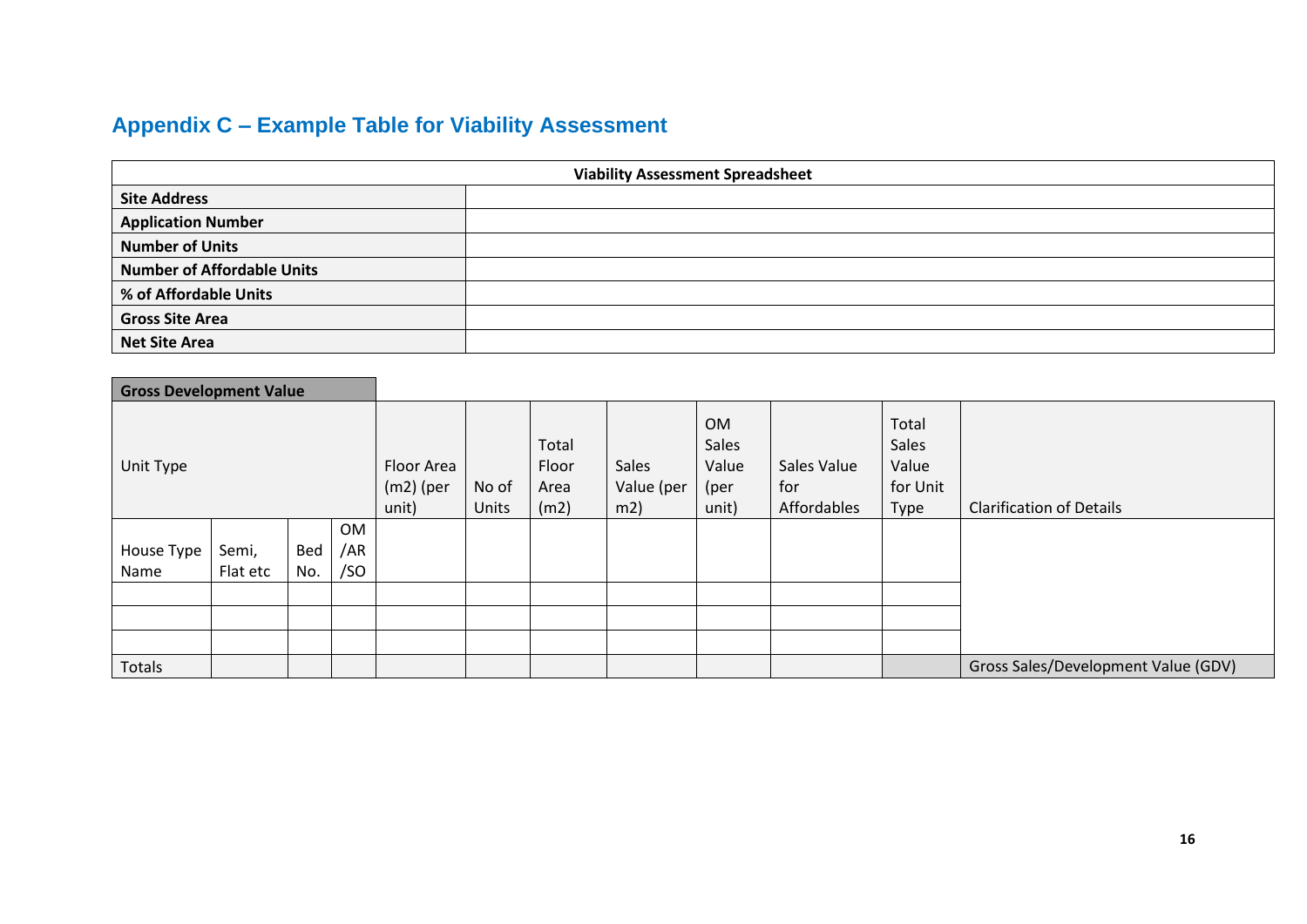| <b>Gross Development Costs</b>    |           |                 |        | <b>Clarification of Details</b>                                           |
|-----------------------------------|-----------|-----------------|--------|---------------------------------------------------------------------------|
| <b>Acquisition Costs</b>          | £/Hectare | Area in Hectare | Totals |                                                                           |
| <b>Existing Use Value</b>         |           |                 |        |                                                                           |
|                                   |           |                 |        |                                                                           |
|                                   |           |                 |        | Site value to be based upon EUV+ to take full account of all costs, inclu |
| <b>Benchmark Land Value</b>       |           |                 |        | planning policy requirements and contributions                            |
| Proposed Premium (£ per acre & %) |           |                 |        |                                                                           |
| <b>Residualised Value</b>         |           |                 |        |                                                                           |
| <b>Stamp Duty</b>                 |           |                 |        | Actual based on HMRC current rate                                         |
| <b>Agent Fees</b>                 |           |                 |        |                                                                           |
| Legal Fees                        |           |                 |        |                                                                           |
| <b>Total Acquisition Cost</b>     |           |                 |        |                                                                           |

| <b>Construction Cost</b>         |                       |          |        |                                                                           |  |  |  |
|----------------------------------|-----------------------|----------|--------|---------------------------------------------------------------------------|--|--|--|
| <b>Build Cost Per Unit Types</b> | Total Floor Area (m2) | £ Per m2 | Totals | Basic build costs to be supported by the evidence outlined at 5.1. When   |  |  |  |
|                                  |                       |          |        | not available, the BCIS figure should be used with supporting justificati |  |  |  |
|                                  |                       |          |        | used.                                                                     |  |  |  |
| Garages                          |                       |          |        |                                                                           |  |  |  |
| <b>Build Cost Total</b>          |                       |          |        |                                                                           |  |  |  |
| Contingency on Build Cost        |                       |          |        |                                                                           |  |  |  |
| <b>Total Build Cost</b>          |                       |          |        |                                                                           |  |  |  |

| <b>External Works</b> |        |                                                           |  |  |  |  |
|-----------------------|--------|-----------------------------------------------------------|--|--|--|--|
| Description of Item   | Totals | Detailed costs supported by the evidence outlined at 5.1. |  |  |  |  |
|                       |        |                                                           |  |  |  |  |
| Contingency           |        |                                                           |  |  |  |  |
| Total External Costs  |        |                                                           |  |  |  |  |

Abnormal Costs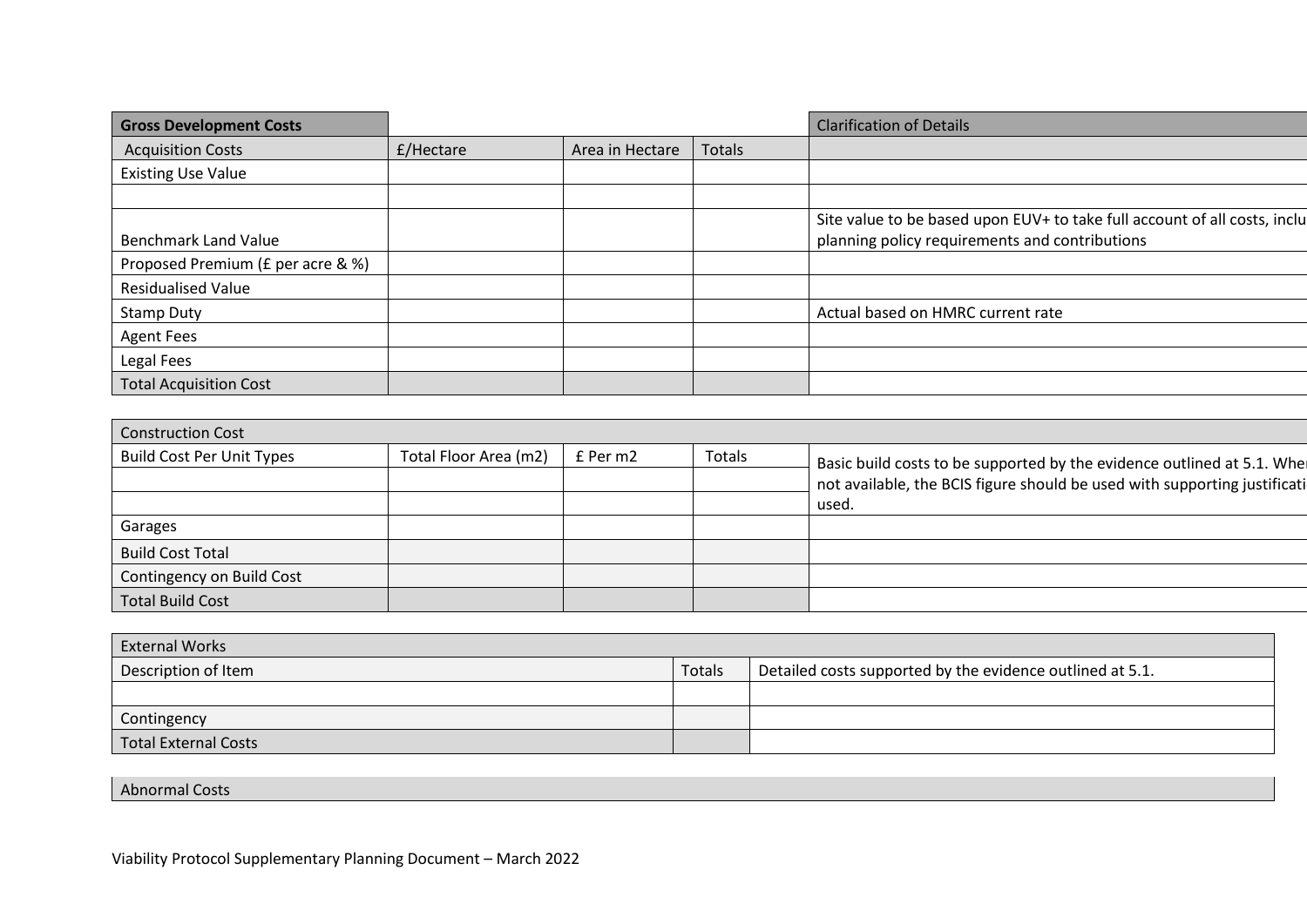| Description of Item  | Totals | Abnormal costs to be supported by the evidence outlined at 5.1. |
|----------------------|--------|-----------------------------------------------------------------|
|                      |        |                                                                 |
|                      |        |                                                                 |
| Total Abnormal Costs |        |                                                                 |

| Policy/S106 Costs         |  |                                                                                                                      |  |  |  |  |
|---------------------------|--|----------------------------------------------------------------------------------------------------------------------|--|--|--|--|
| Description of Item       |  | For example carbon reduction costs, open space contributions and<br>education contributions, S106/S278 contributions |  |  |  |  |
|                           |  |                                                                                                                      |  |  |  |  |
|                           |  |                                                                                                                      |  |  |  |  |
| <b>Total Policy Costs</b> |  |                                                                                                                      |  |  |  |  |

| <b>Other Costs</b>               |  |  |  |                                                                   |  |  |
|----------------------------------|--|--|--|-------------------------------------------------------------------|--|--|
| Description of Item              |  |  |  | The preference is for incentives to be taken off the sales values |  |  |
| Professional and Regulatory fees |  |  |  |                                                                   |  |  |
| Legal Fees (Open Market)         |  |  |  |                                                                   |  |  |
| Legal Fees (Affordbale)          |  |  |  |                                                                   |  |  |
| Marketing and Sales (Open        |  |  |  |                                                                   |  |  |
| Market)                          |  |  |  |                                                                   |  |  |
| Arrangement Fee                  |  |  |  |                                                                   |  |  |
| <b>Total Other Costs</b>         |  |  |  |                                                                   |  |  |

| Finance          |                   |                   |  |  |  |  |
|------------------|-------------------|-------------------|--|--|--|--|
| Timescale        | Duration (months) | Commencement Date |  |  |  |  |
| Pre-Construction |                   |                   |  |  |  |  |
| Construction     |                   |                   |  |  |  |  |
| Sale             |                   |                   |  |  |  |  |